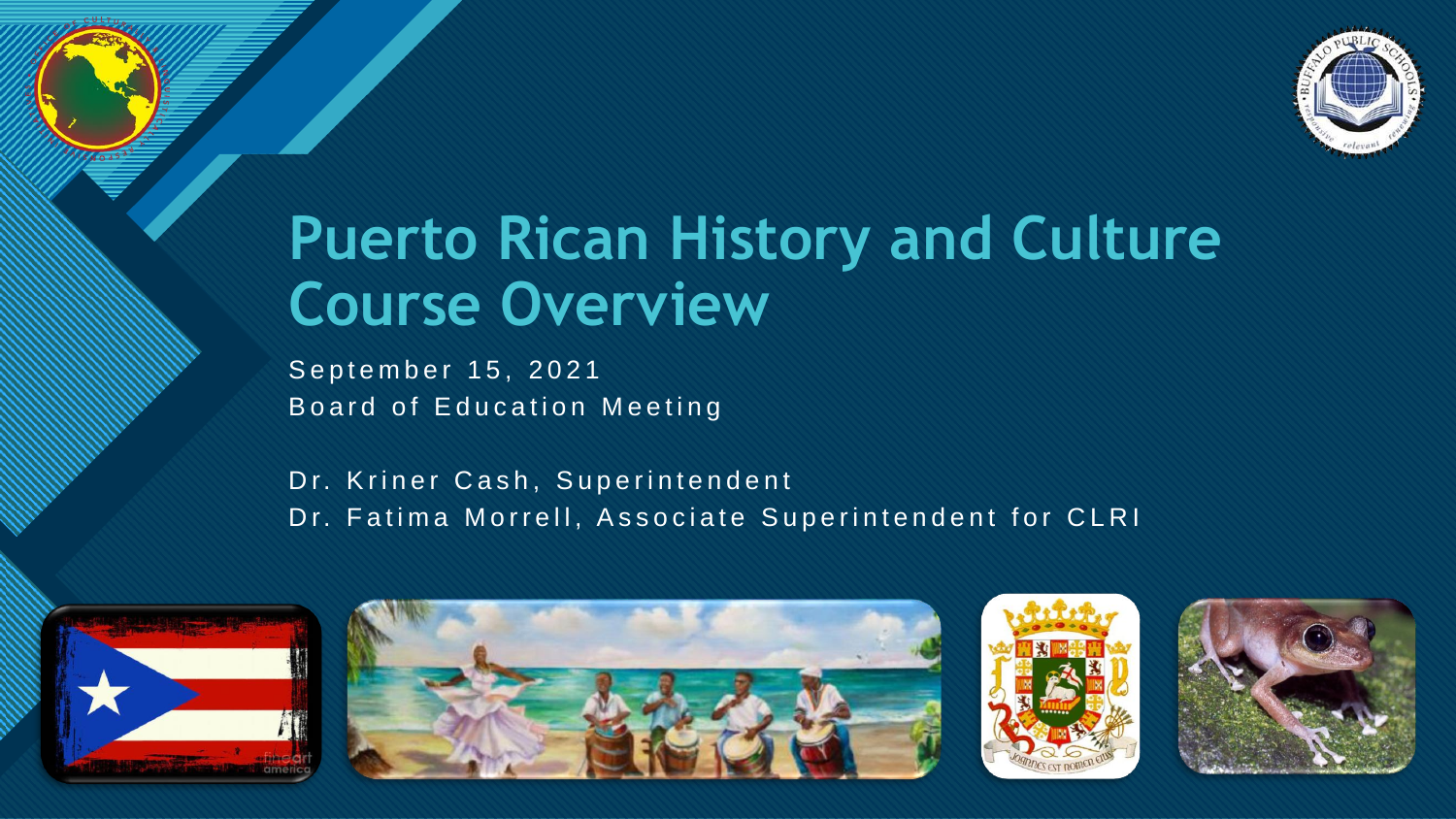### **Click to edit Master title style Welcome**

**Mr. Louis Petrucci, President, Board of Education**

**Dr. Kriner Cash, Superintendent**

**Dr. Fatima Morrell, Associate Superintendent for CRRISSING** 

Mr. Casimiro D. Rodriguez, Sr., Founder of Hispanic<sup>®</sup> **Heritage Council**

**Mrs. Esmeralda Sierra, President of Hispanic Heritage**  Council and the council and the council and the council and the council and the co

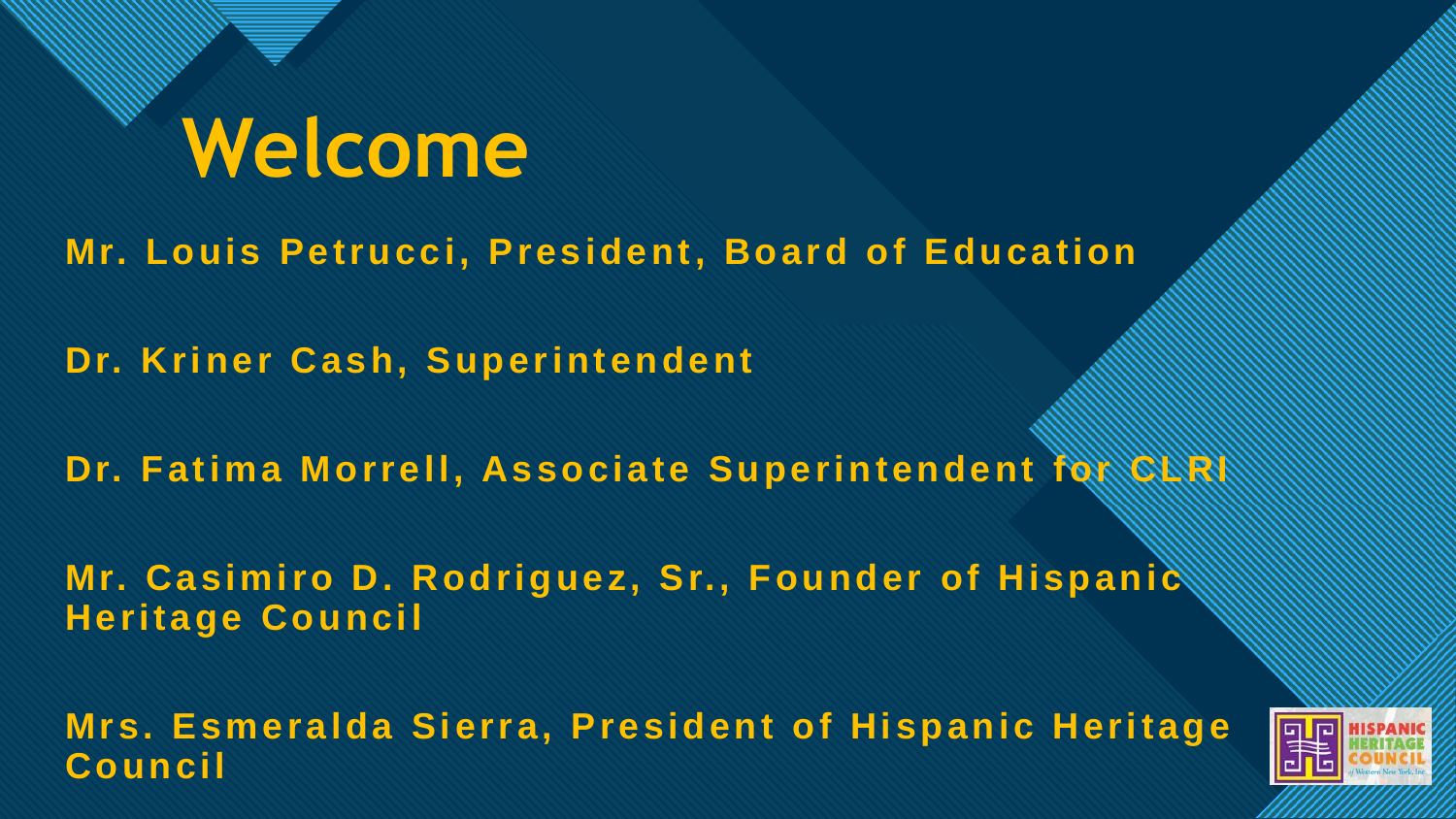### **Contributors**

**Director Dalphne Bell Dr. Andrés Rafael Arroyo Deborah Bertlesman Walter Diaz Enadrienne Dubose Bonnie General-Vazquez Alba Gomez Wilfredo Garcia Sonia Gomez**

**Danielle Gray Genah Lasby Pietro Mendola Niya Sosa Claudine Picado Richard Pyszczek Lawrence Ramos Yajaira Toro Arayoan Tylec**

### **Hispanic Heritage Council**



**Casimiro D. Rodriguez, Sr., Founder of Hispanic Heritage Council**

**David Báez, Member**

**Esmeralda Sierra, President of Hispanic Heritage Council**

> <u>=</u> 3

**Evelyn Rosario, Member**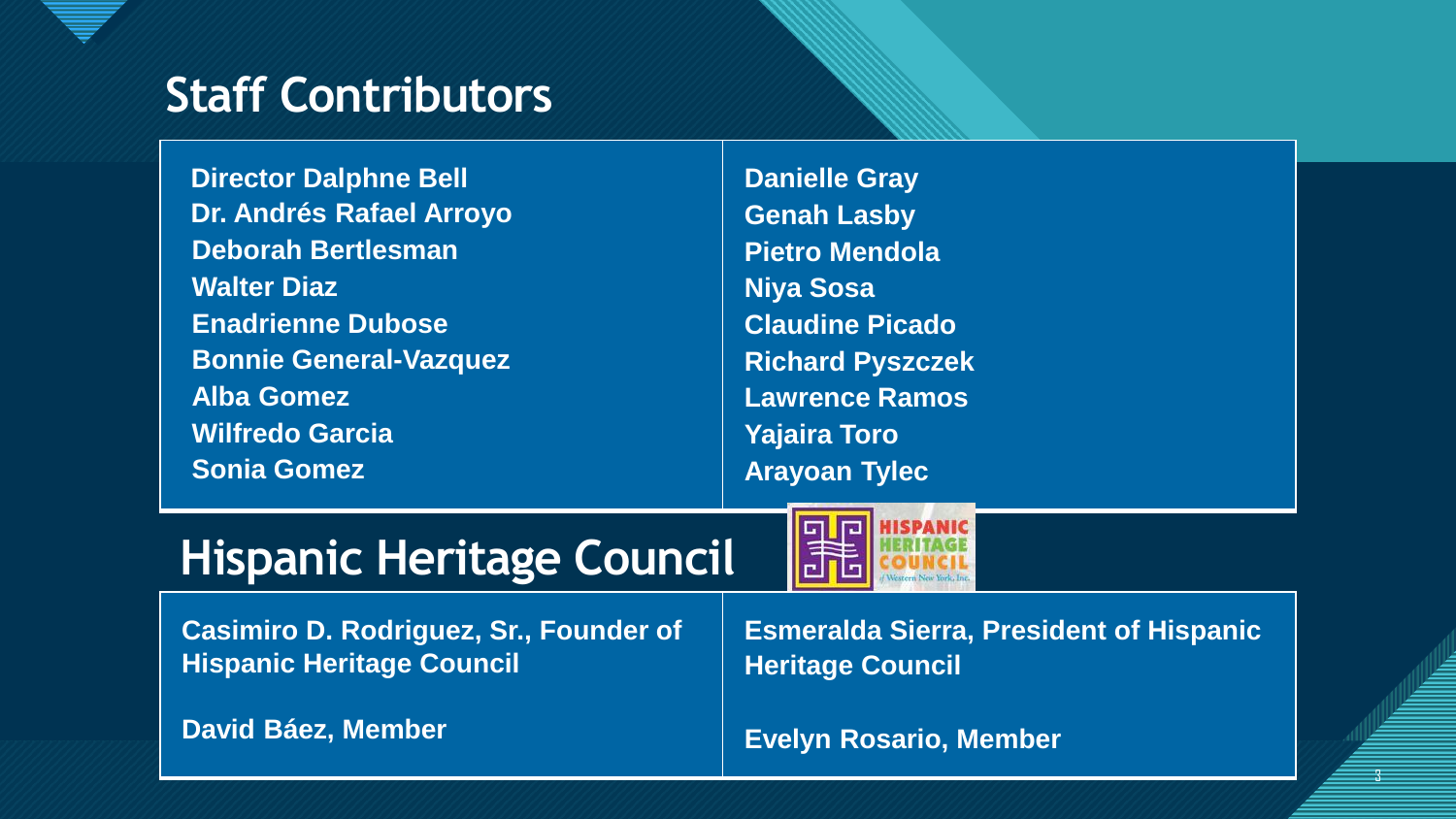

### **Collection of the Master title style style style style style style style style style style style style style**

- This course will engage a multifaceted examination of Puerto Rico's history, geography, culture and its peoples' contributions to our society
- Students will engage in lessons focused on:
	- topography, culture, and historical development of Puerto Rico
	- ◆ Spanish colonization of Puerto Rico, the lives of the Taino people & the enslaved Africans' influence on Puerto Rican identity,
	- Puerto Rico's influence on American society & economy
	- **EXA Puerto Ricans as American citizens**
- To introduce a curriculum for a 1.0 credit bearing, elective course in Puerto Rican History and Culture that will be used towards graduation from High School
- To center joy, and lived experiences while raising an awareness amongst students, staff, and community, of the vast and rich history and culture of the Latinx community, allowing scholars to raise their voices related to issues of equity and social justice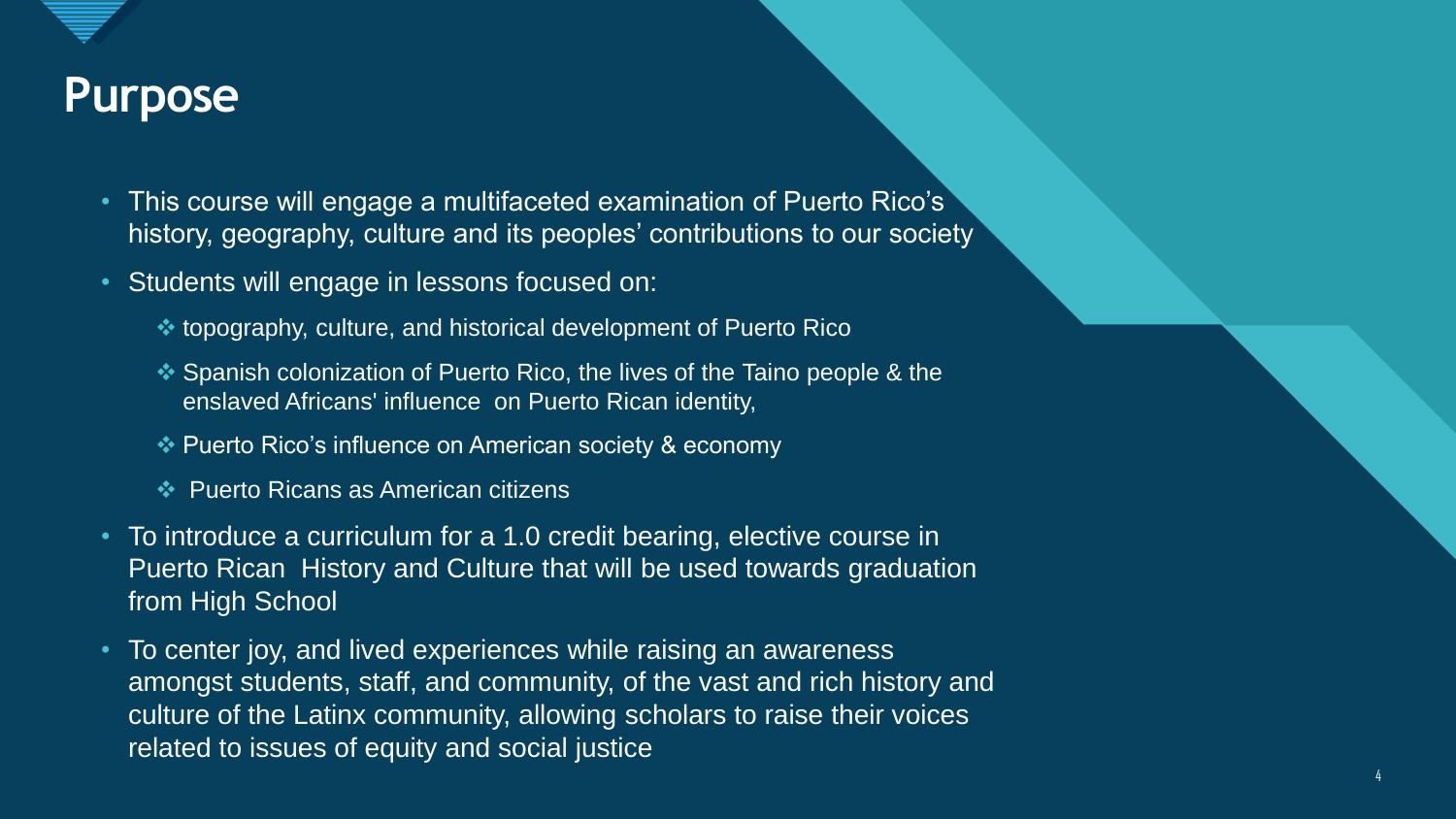## Resources **Constitution**

- Center for Puerto Rican Studies, Hunter College
- Fantasy Island: Colonialism, Exploitation, and the Betrayal of Puerto Rico by Ed Morales
- History of Puerto Rico: Panorama of Its People by Fernando Pico
- Hispanic Heritage History Project: Historia del Proyecto, Buffalo & Erie County Public Library
- Library of Congress
- Digital Public Library of America
- Smithsonian National Museum



5 5

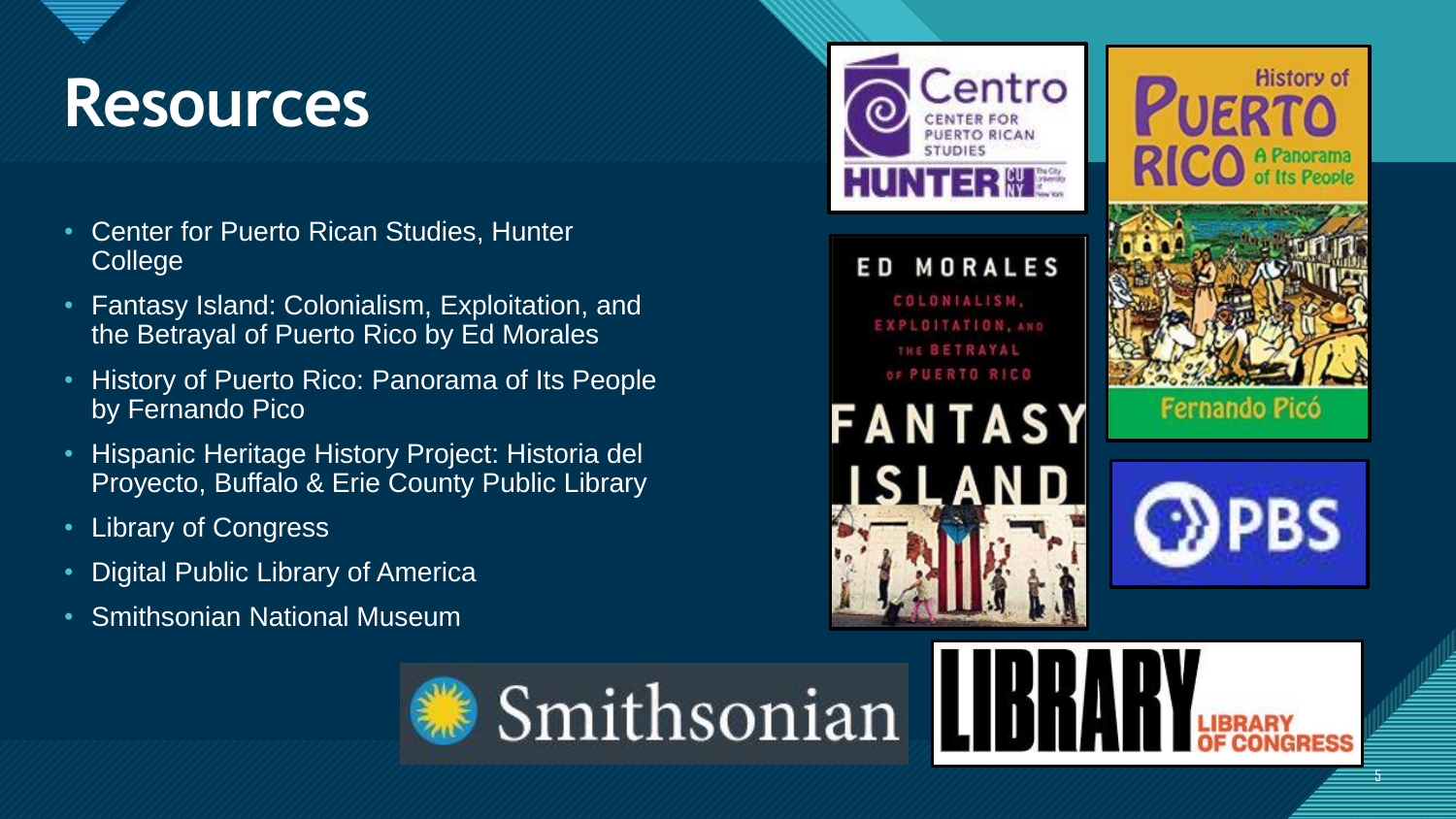#### **Facets of the Curriculum**











Geography & Topography

Puerto Rico's Influence on the American Economy

Spanish-American War of 1898

Puerto Rican Cultural, Identity, Influence of Enslaved Africans

Puerto Rican and Latinx Presence in Buffalo

6

6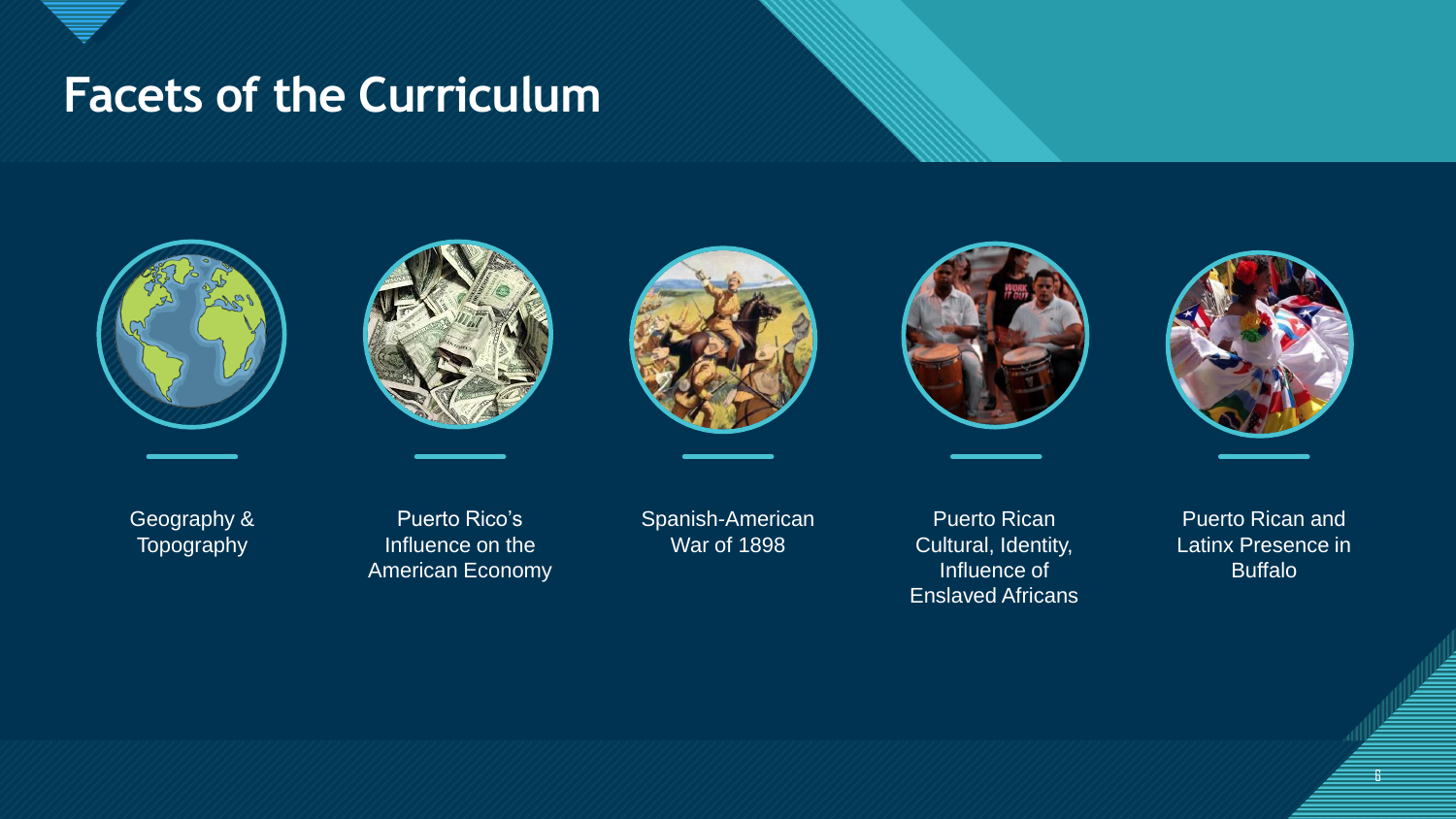

### **Click to edit Master title style Course Rollout: 2021 – 2022 School Year**

- Two High Schools: Olmsted and Lafayette International High Schools
- Duration: 40 weeks
- 1.0 High School Elective Course Credit
- Approximately 125 lessons
- Aligned to NYS Social Studies and ELA Standards at Grades 11 and 12
- Incorporates literacy, criticality, and Latinx history and culture
- Infuses culturally diverse curriculum
- Raises the voices of all scholars, staff, and community members
- Will also be offered as a bilingual course with curriculum translations
- Extension to World Languages and Native Language Arts Courses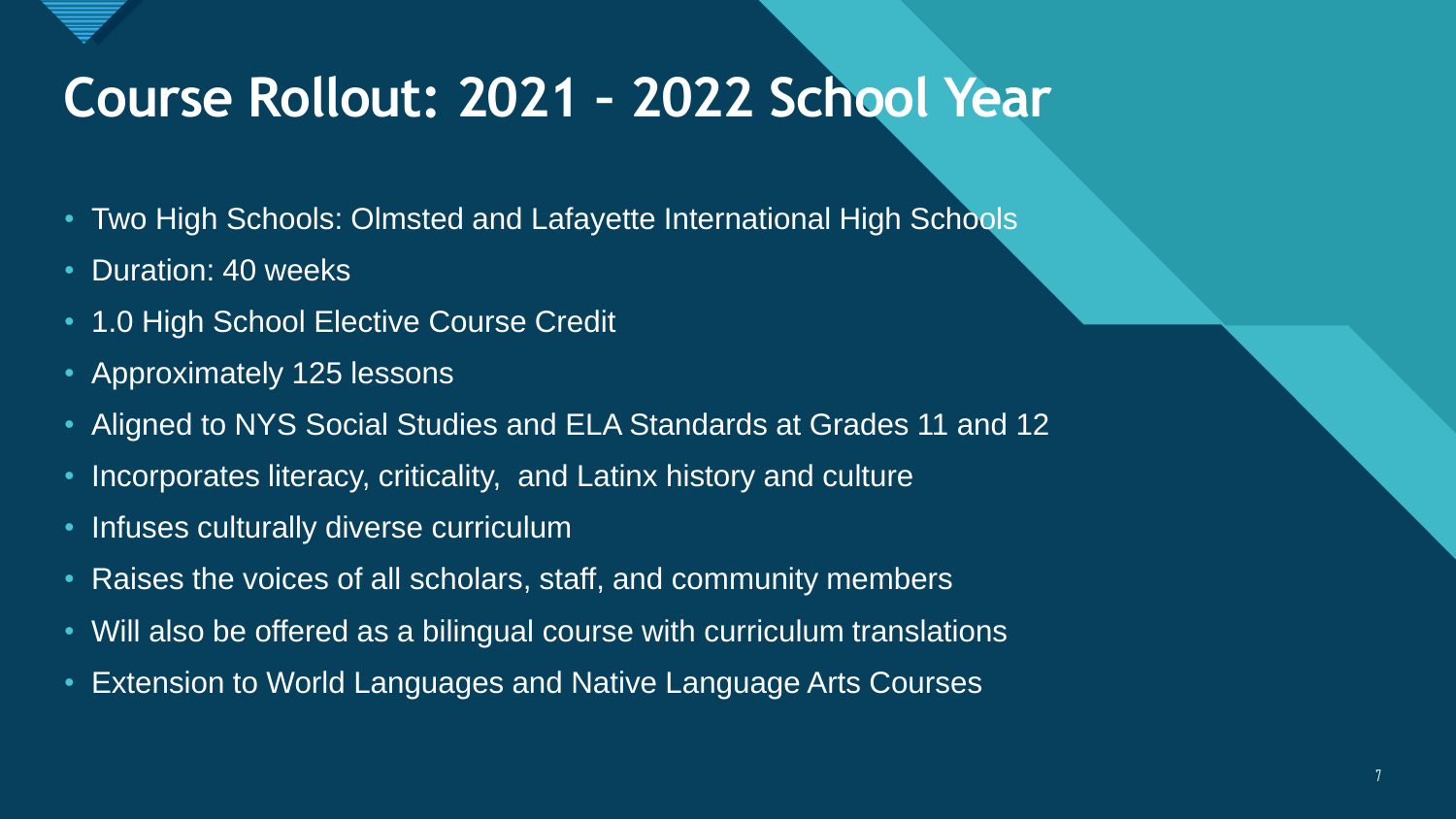#### **Curriculum Timeline**

Access to Course Scope and Sequence

#### Puerto Rican History and Culture Curriculum To preview the lesson collection, click on the ICONS, LESSON LINKS, and IMAGES. Click

the title to view the cover page for this course. Click the BLUE BOX to access Course Scope and Sequence. Click the RED CIRCLE to access Curriculum Documents.

Access to Curriculum

### Documents,

8 8

The Taino People In this lesson students will learn about the status of the Taino people today. Students will readarticles and watch videos about how the Taino culture and community has been revived in the last couple of years. How DNA studies have shown that the Taino blood still runs today

Lesson Link:

#### Lesson Link:

#### Puerto Rican Street Art

In this lesson students will dive into Puerto Rico's culture by taking an Art tour around the Old San Juan neighborhood of Santuree. The Artists are contributing powerful pieces representing opinions of the current political crisis and highlighting the historical factors that led to the present. The students will start by analyzing a graffiti art mural about the Covid 19 worldwide Pandemic. Students will read, then watch a video clip about the unique Street Art located around Puerto Rico and take a virtuL art tour around Santruce Finally, students will reflect on creating a piece of Street Art in Buffalo.

September

November

#### February



#### Lesson Link: Scenes of Enslavement

In this lesson, students will review the impact of the Spaniards to Puerto Rico, the role of the Taino people to the history of Puerto Rico, and how the enslaved Africans were brought to Puerto Rico. Drawing connections to the previous lessons, students will identify an important event in Puerto Rican history that they want to represent in a graphic novel. Students will learn how comic books and graphic novels can be used to raise awareness and promote social justice about a topic or historical event. Students will create a graphic novel that displays their feelings about a historicalevent in Puerto Rican history. that is important to Puerto Rico's culture.

#### Lesson Link:

#### Puerto Rican Relocation to Buffalo

In this lesson students will learn about the Puerto Rican relocation to Buffalo, NY from the 1940's to the present, and identify the reasons for their relocation. Students will name local Puerto Rican pioneers in Buffalo that have arrived in Buffalo between the 1940's to the present times, reflect on the impact of Puerto Rican presence in the city of Buffalo during this time frame, and create an oral presentation of their findings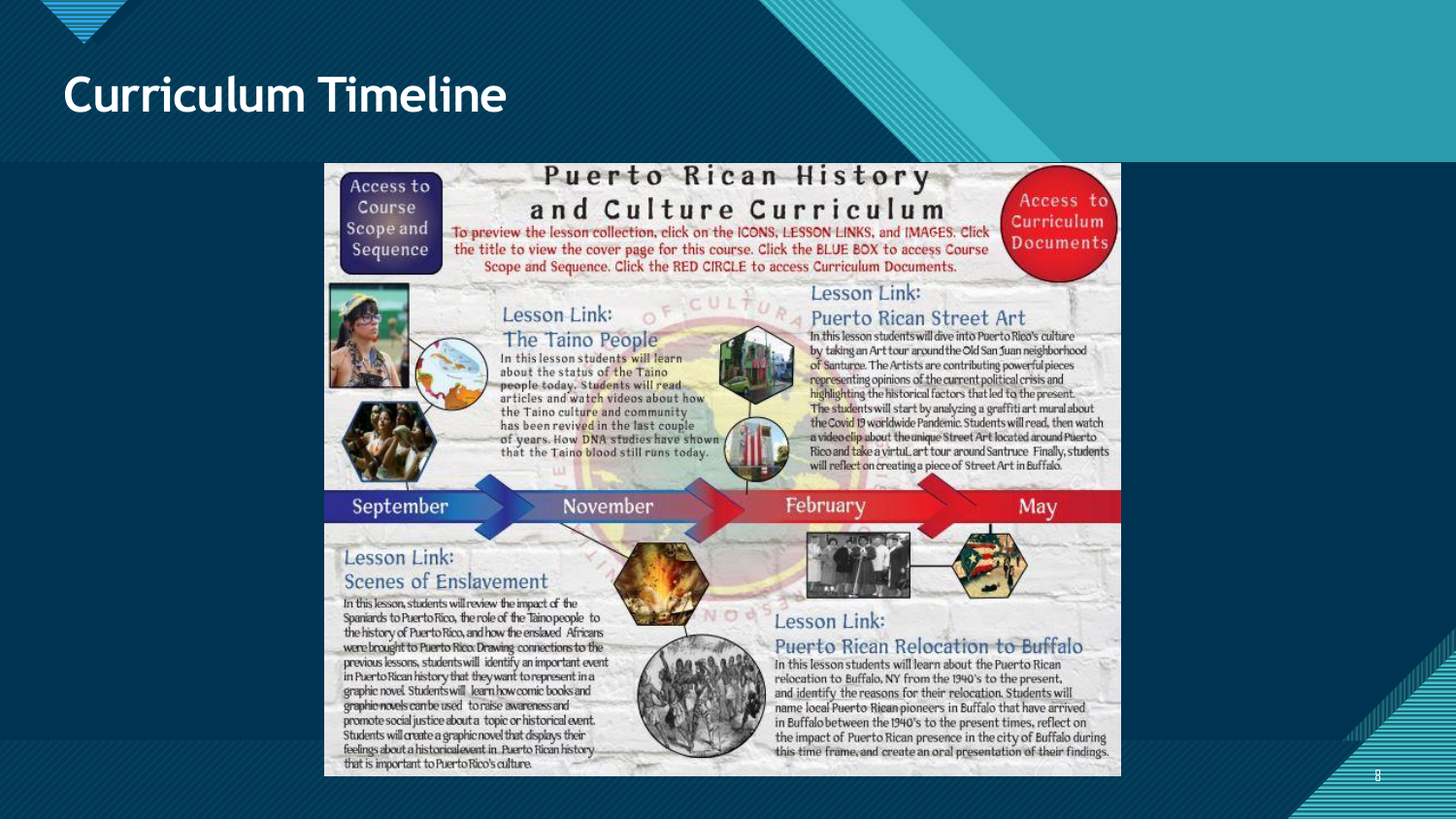# **BUFFALO BOARD OF EDUCATION**

- **Louis Petrucci**, *President & Park District Representative*
- **Dr. Kathy Evans-Brown**, *East District Representative & Vice President of Student Achievement*
- **Dr. Ann Rivera**, *Member-at-Large* &*Vice President Executive of Affairs*
- **Sharon M. Belton-Cottman**, *Ferry District Representative*
- **Terrance Heard**, *Member-at-Large*
- **Hope R. Jay**, *North District Representative*
- **Jennifer L. Mecozzi** , *West District Representative*
- **Lawrence Scott**, *Member-at-Large*
- **Paulette Woods**, *Central District Representative*
- Kriner Cash, Ed.D., Superintendent
- Fatima Morrell, Ed.D., Associate Superintendent for Culturally & Linguistically Responsive Initiatives

<u>=</u>